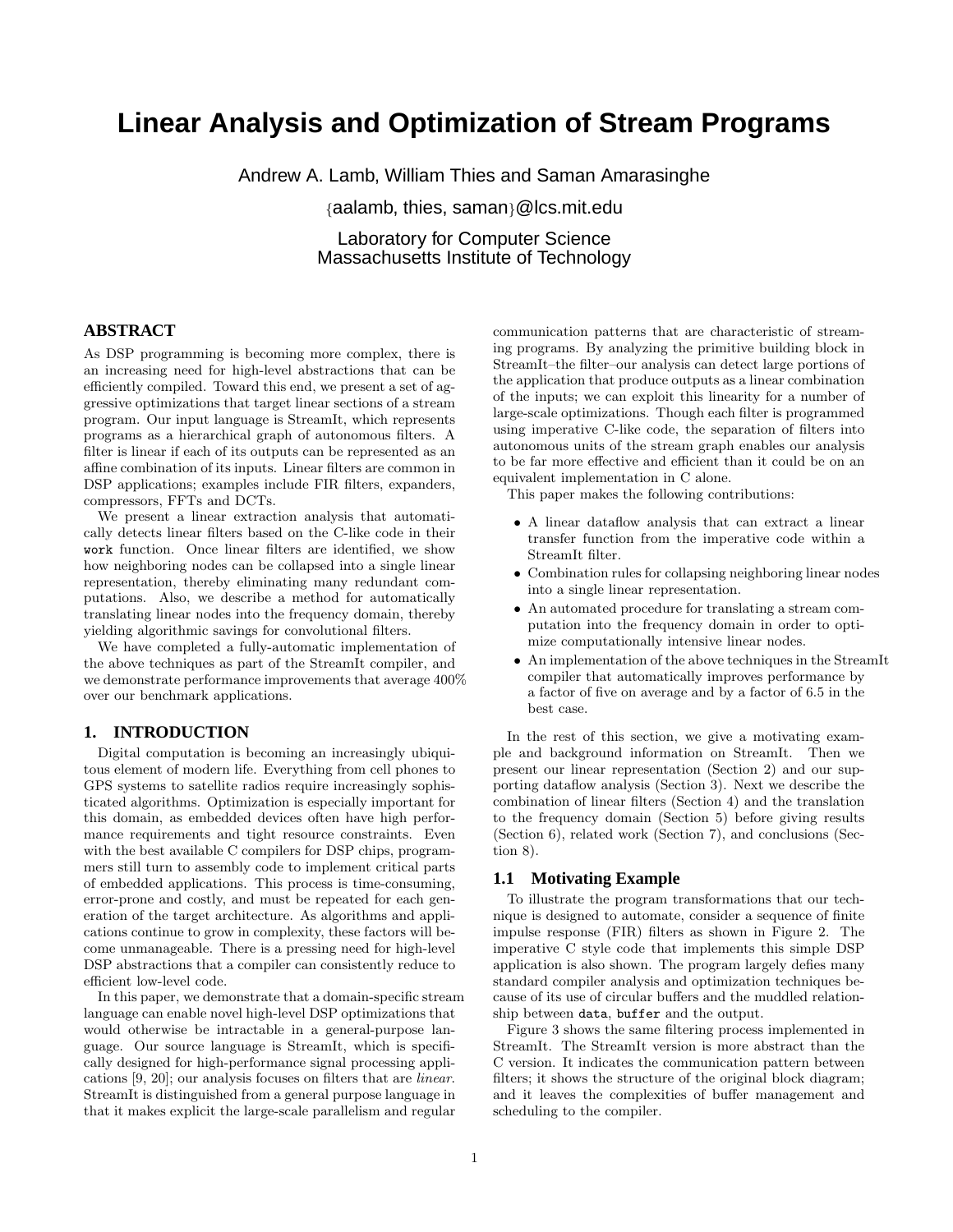

Figure 1: Block diagram of two FIR filters.

```
/* perform N-element FIR filter with weights and data */
float filter(float* weights, float* data, int pos, int N) {
  int i;
  float sum = 0:
  /* perform weighted sum, starting at index pos */
  for (i=0; i<N; i++, pos++) {
sum += weights[i] * data[pos];
    pos = (pos + 1)%N;
  }
 return sum;
}
void main() {
  int i;<br>float data[N];
 float data[N]; \quad /* input data buffer */<br>float buffer[N]; \quad /* inter-filter buffer
                           /* inter-filter buffer */for (i=0; i<N; i++) { /* initialize the input data buffer */data[i] = get_next_input();
  }
 for (i=0; i<N; i++) { /* initialize inter-filter buffer */buffer[i] = filter(weights1, data, i, N);
    data[i] = get\_next\_input();
 }
  i = 0;
  while(true) {
    /* generate next output item */
    push_output(filter(weights2, buffer, i, N));
    /* generate the next element in the inter-filter buffer */
    buffer[i] = filter(weights1, data, i, N);
    /* get next data item */
    data[i] = get_next_input();
    /* update current start of buffer */
    i = (i+1)\%N;}
}
Figure 2: Two consecutive FIR filters in C. Channels
```
# are represented as circular buffers, and the scheduling is done by hand.

Two optimized versions of the FIR program are shown in Figures 4 and 5. In Figure 4, the programmer has combined the weights arrays from the two filters into a single, equivalent array. This reduces the number of multiply operations by a factor of two. In Figure 5, the programmer has done the filtering in the frequency domain, using the FFT and IFFT to translate between time and frequency. Computationally intensive filters and streams are more efficient when done in frequency instead of time.

Our linear analysis can automatically derive both of the implementations in Figures 4 and 5, starting with the code in Figure 3. These optimizations free the programmer from the burden of combining and optimizing linear filters by hand. Instead, the programmer can design modular filters at the natural granularity for the algorithm in question, relying on the compiler to do the analysis and combination.

# **1.2 StreamIt**

StreamIt is a language and compiler for high-performance signal processing [8, 9, 20]. In a streaming application, each data item is in the system for only a small amount of time, as opposed to scientific applications where the data set is used extensively over the entire execution. Also, stream programs have abundant parallelism and regular communication patterns. The StreamIt language aims to expose

```
float->float pipeline TwoPipe {
  add FIRFilter(weights1);
 add FIRFilter(weights2);
}
float->float filter FIRFilter(float[N] weights) {
  work push 1 pop 1 peek N {
   float sum = 0;
   for (int i=0; i< N; i++) {
      sum += weights[i] * peek(i);
   }
   push(sum);
   pop();
}
```
Figure 3: Two consecutive FIR filters in StreamIt. Buffer management and scheduling are handled by the compiler.

```
float->float filter CollapsedTwoPipe() {
  float[N] combined_weights;
  init { /* calculate combined_weights as
             combination of weights<sup>1</sup> and weights2 */ }
  work push 1 pop 1 peek N {
   float sum = 0:
    for (int i=0; i<N; i++) {
      sum += combined_weights[i]*peek(i);
      }
    push(sum);
    pop();
 }
}
Figure 4: Combined version of the two FIR filters.
```
Since each FIR filter is linear, the weights can be combined into a single combined weights array.

| float->float pipeline FreqTwoPipe(int L) { |                                                                  |  |                            |  |  |  |  |
|--------------------------------------------|------------------------------------------------------------------|--|----------------------------|--|--|--|--|
|                                            | float [N] combined_weights = $\dots$ ; // calc. combined weights |  |                            |  |  |  |  |
|                                            | complex[N] $H = fft$ (combined_weights); // take FFT of weights  |  |                            |  |  |  |  |
|                                            | $add FFT(N+L);$                                                  |  | // add FFT stage to stream |  |  |  |  |
|                                            | $add$ ElementMultiply $(H)$ ;                                    |  | // add multiplication by H |  |  |  |  |
|                                            | $add IFFT(N+L):$                                                 |  | // add inverse FFT         |  |  |  |  |
|                                            |                                                                  |  |                            |  |  |  |  |
|                                            |                                                                  |  |                            |  |  |  |  |

#### Figure 5: Combined version of two FIR filters in the frequency domain.

these properties to the compiler while maintaining a high level of abstraction for the programmer.

StreamIt programs are composed of processing blocks called filters which contain an input tape from which they can read values and an output tape to which they can write. Each filter contains a work function which describes its atomic execution step in the steady state. The work function contains C-like imperative code, which can access filter state, call external routines and produce and consume data. The input and output channels are treated as FIFO queues, which can be accessed with three primitive operations: 1) pop(), which returns the first item on the input tape and advances the tape by one item, 2)  $\mathsf{peek}(i)$ , which returns the value at the *i*th position on the input tape, and 3)  $push(v)$ , which pushes value v onto the output tape. Each filter must declare the maximum element it will peek at, the number of elements it will pop, and the number of elements that it will push during an execution of work. These rates must be resolvable at compile time and constant from one invocation of work to the next.

A program in StreamIt consists of a hierarchical graph of filters. Filters can be connected using one of three predefined structures (see Figure 6): 1) pipelines represent the serial computation of one filter after another, 2) splitjoins represent explicitly parallel computation, and 3) feedbackloops allow cycles to be introduced into the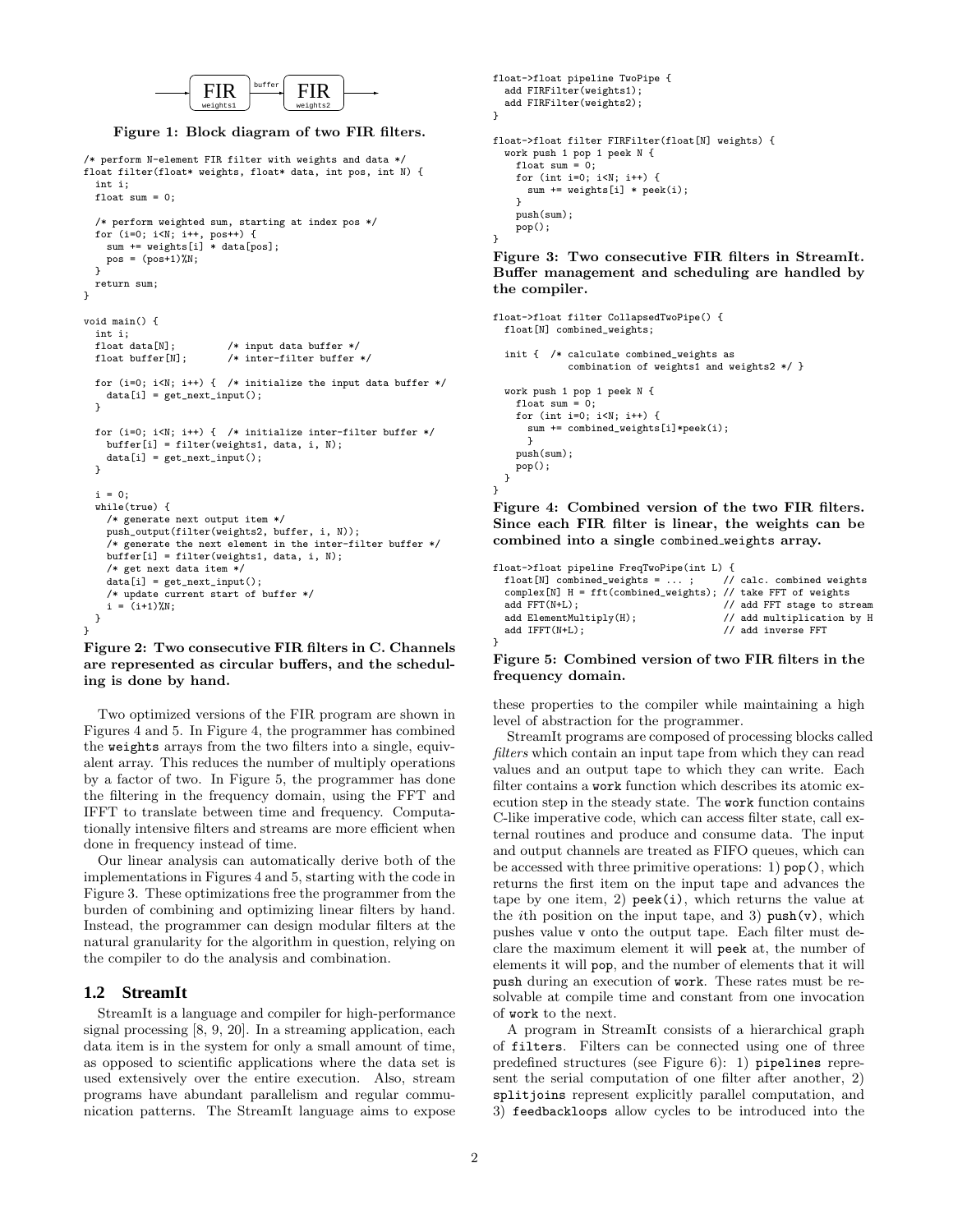

Figure 6: StreamIt structures: pipeline, splitjoin, and feedbackloop.

stream graph. A stream is defined to be either a filter, pipeline, splitjoin or feedbackloop. Every subcomponents of a structure is a stream, and all streams have exactly one input tape and exactly one output tape.

It has been our experience that most practical applications can be represented using StreamIt's hierarchical structures. Though sometimes a program needs to be reorganized to fit into the structured paradigm, there are benefits for both the programmer and the compiler in having a structured language [20]. In particular, linear analysis relies heavily on the structure of StreamIt to express stream transformations at a local and hierarchical level.

# **2. REPRESENTING LINEAR NODES**

There is no general relationship that must hold between a filter's input data and its output data. In actual applications, the output is typically derived from the input, but the relationship is not always clear since a filter has state and can call external functions.

However, we note that a large subset of DSP operations produce outputs that are some affine function of their input, and we call filters that implement such operations "linear." Examples of such filters are finite impulse response (FIR) filters, compressors, expanders and signal processing transforms such as the discrete Fourier transform (DFT) and discrete cosine transformation (DCT). Our formal definition of a linear node is as follows (refer to Figure 7 for an illustration).

DEFINITION 1. (Linear node) A linear node  $\lambda = \{A, \vec{b}, e, \}$ o, u} represents an abstract stream block which performs an affine transformation  $y = xA + \vec{b}$  from input elements x to output elements y. A is a  $e \times u$  matrix,  $\vec{b}$  is a u-element row vector, and e, o, and u are the peek, pop, and push rates, respectively.

A "firing" of a linear node  $\lambda$  corresponds to the following series of abstract execution steps. First, an e-element row vector x is constructed with  $x[i] = \text{peak}(i)$ . The node computes  $y = xA + \vec{b}$ , and then pushes the u elements of y onto the output tape, starting with  $y[u-1]$  and proceeding through  $y[0]$ . Finally, o items are popped from the input tape.

The intuition of the computation represented by a linear node is simply that specific columns generate specific outputs and specific rows correspond to using specific inputs. The values found in row  $e-i-1$  of A represents the weights given to the ith input element when computing each output. The values in column  $u - j - 1$  of A and column  $u - j - 1$  of  $\vec{b}$  (*i.e.* the j<sup>th</sup> column from the right) represent the formula to compute the jth output.

$$
\begin{array}{c}\n\cdots \begin{bmatrix} 0 & 0 & 0 \\ 0 & 0 & 0 \end{bmatrix} \begin{bmatrix} \frac{u \text{ columns}}{2} & \frac{u \text{ columns}}{2} \\ \frac{1}{2} & \frac{1}{2} \\ \frac{1}{2} & \frac{1}{2} \end{bmatrix} \begin{bmatrix} 0 & 0 \\ 0 & 0 \end{bmatrix} \\
\frac{xA + b}{y} = y\n\end{array}
$$

Figure 7: Linear filter as a vector-matrix operation

|  | $y \in program-variable$                                                       |
|--|--------------------------------------------------------------------------------|
|  | $c \in \text{constant}_{\perp}$                                                |
|  | $\vec{v}, \vec{b} \in \text{vector}$                                           |
|  | $\langle \vec{v}, c \rangle \in \text{linear-form}$                            |
|  | $map \in \text{program-variable} \rightarrow \text{linear-form (a hashtable)}$ |
|  | $A \in$ matrix                                                                 |
|  | $code \in$ list of instructions, each of which can be:                         |
|  | $y_1 := const$ push $(y_1)$                                                    |
|  | $y_1 := \text{pop}()$ (loop N code)                                            |
|  | $y_1 := \text{peak}(i)$ (branch $code_1 \ code_2)$ )                           |
|  | $y_1 := y_2$ op $y_3$                                                          |
|  |                                                                                |

Figure 8: Data types for the extraction analysis.

# **3. LINEAR EXTRACTION ALGORITHM**

Our linear extraction algorithm can identify a linear filter and construct a linear node  $\lambda$  that fully captures its behavior. The technique, which appears as Algorithm 1 on the next page, is a forward dataflow analysis similar to constant propagation. Unlike a standard dataflow analysis, we can afford to symbolically execute all loop iterations, since most loops within a filter's work function have small bounds that are known at compile time (if a bound is statically unresolvable, the filter is unlikely to be linear and we disregard it).

Figure 8 contains an overview of our notation for the pseudocode. During symbolic execution, the algorithm maintains a map between each program variable y and a linear form  $\langle \vec{v}, c \rangle$ . In an actual execution, the value of y would be given by  $y = \vec{v} \cdot \vec{x} + c$ , where  $\vec{x}$  represents the input items. The algorithm also maintains two constants pushcount and popcount that indicate how many items have been pushed and popped so far. As it encounters push operations, it builds up the matrix A and vector  $\vec{b}$  that will come to represent the linear node.

We briefly discuss the operation of **Extract** at each program node. The algorithm is formulated in terms of a simplified set of instructions, which appear in Figure 8. First are the nodes that generate fresh linear forms. A constant assignment  $y = c$  creates a form  $\langle 0, c \rangle$  for y, since y has constant part c and does not yet depend on the input. A pop operation creates a form  $\langle \mathbf{BuildCoeff}(popcount), 0 \rangle$ , where BuildCoeff introduces a coefficient of 1 for the current index on the input stream. A  $\mathsf{peek}(i)$  operation is similar, but offset by the index i.

Next are the instructions which combine linear forms. In the case of addition or subtraction, we simply add the components of the linear forms. In the case of multiplication, the result is still a linear form if either of the terms is a known constant (that is, if either term has a zero vector of input coefficients.) For division, the result is linear only if the divisor is a non-zero constant 1 and for non-linear oper-

<sup>1</sup>Note that if the dividend is zero and the divisor has a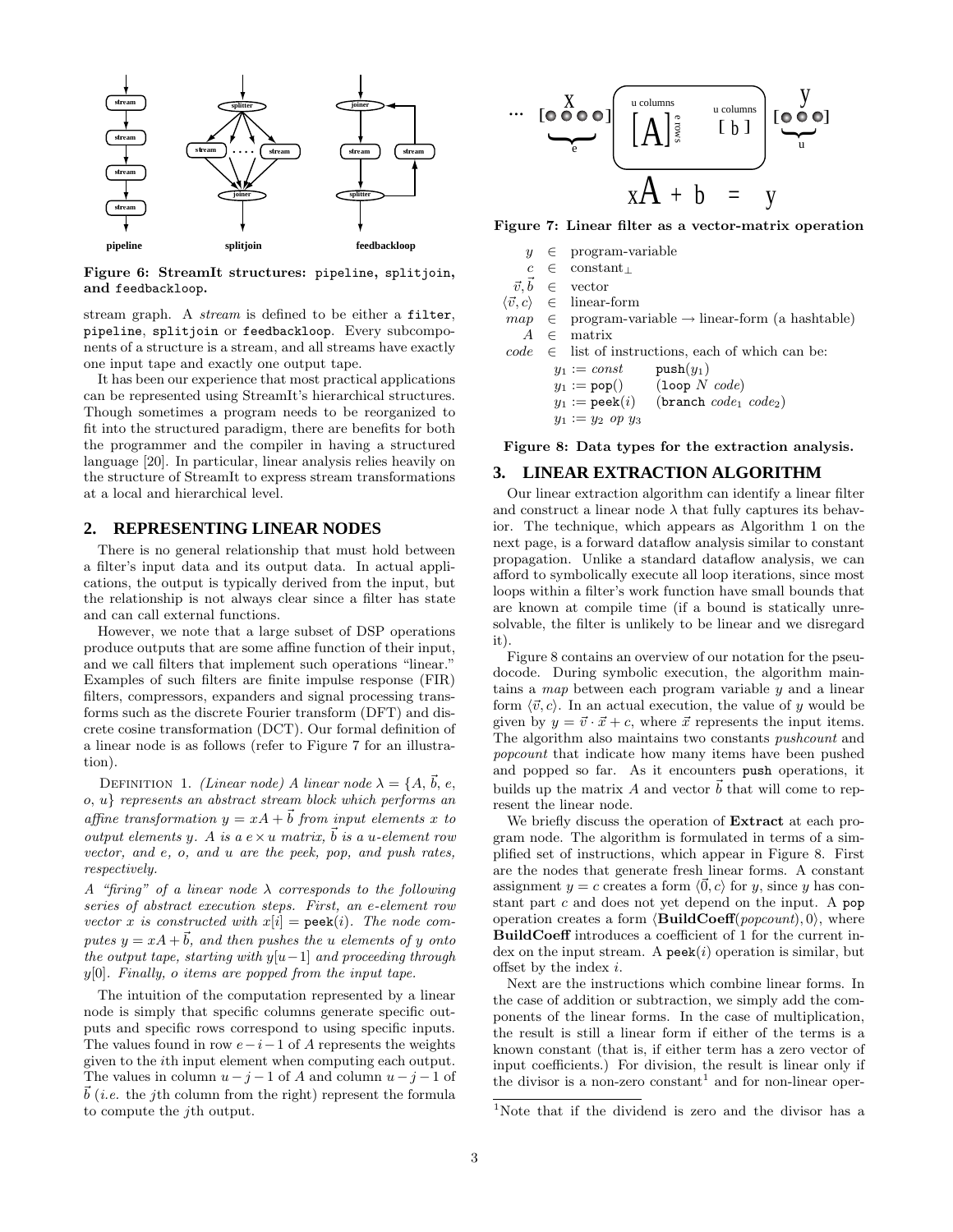Algorithm 1 Linear extraction analysis.

|  | proc <b>Toplevel</b> (filter $F$ ) returns linear node for $F$            |
|--|---------------------------------------------------------------------------|
|  | 1. Set Peek, Pop, Push equal to I/O rates of filter $F$ .                 |
|  | 2. Let $A_0 \leftarrow$ new float [Peek] [Push] with each entry $= \perp$ |

3. Let  $\vec{b}_0 \leftarrow$  new float[Push] with each entry =  $\perp$ 

4.  $(map, A, \vec{b}, popcount, pushcount) \leftarrow$  $\textbf{Extract}(F_{work},(\lambda x.\bot),A_0,\vec{b}_0,0,\text{Push}-1)$ 

5. if A and  $\vec{b}$  contain no  $\perp$  entries then return linear node  $\lambda = \{A, \vec{b}, \text{Peek}, \text{Pop}, \text{Push}\}\$ else fail endif

proc BuildCoeff(int pos) returns  $\vec{v}$  for peek at index pos  $\vec{v} = 0_{Peek}$  $\vec{v}$ [Peek – pos] = 1

```
return\vec{v}
```
Global Variables: int Peek, Pop, Push

ations (e.g., bit-level and boolean), both operands must be known constants. If any of these conditions are not met, then the LHS is assigned a value of ⊥, which will mark the filter as non-linear if the value is ever pushed.

The final set of instructions deal with control flow. For loops, we resolve the bounds at compile time and execute the body an appropriate number of times. For branches, we have to ensure that all the linear state is modified consistently on both sides of the branch. For this we apply the confluence operator  $\Box$ , which we define for scalar constants, vectors, matrices, linear forms, and maps.  $c_1 \sqcap c_2$  is defined according to the lifted lattice constant⊥. That is,  $c_1 \sqcap c_2 = c_1$  if and only if  $c_1 = c_2$ ; otherwise,  $c_1 \sqcap c_2 = \bot$ . For vectors, matrices, and linear forms,  $\sqcap$  is defined element-wise; for example,  $A' = A_1 \sqcap A_2$  is equivalent to  $A'[i,j] = A_1[i,j] \sqcap A_2[i,j].$ For maps, the meet is taken on the values:  $map_1 \sqcap map_2$  =  $map',$  where  $map'.get(x) = map_1.get(x) \sqcap map_2.get(x).$ 

Our implementation of linear extraction also deals with function calls. It is straightforward to transfer the linear state across a call site, although we omit this from the pseudocode for the sake of presentation. Also implicit in the algorithm description is the fact that all variables are local to the work function. If a filter has persistent state, all accesses to that state are marked as  $\bot.$ 

# **4. COMBINING LINEAR FILTERS**

A primary benefit of linear filter analysis is that neighboring filters can be collapsed into a single matrix representation if both of the filters are linear. This transformation automatically eliminates redundant computations in linear sections of the stream graph, thereby allowing the programmer to write simple, modular filters and leaving the combination to the compiler. In this section, we first describe a linear expansion operation that serves as a building block for the combination techniques. We then give rules for col-

```
proc \text{Extract}(code, map, A, \vec{b}), int popcount, int pushcount)
      returns updated map, A, \vec{b}, popcount, and pushcount
   for i \leftarrow 1 to code.length do
      switch code[i]
          case y := constmap.put(y,(\vec{0}_{Peek}, const))case y := \text{pop}()map.put(y, \langle \mathbf{BuildCoeff}(popcount), 0 \rangle)popcount++
          case y := \text{peak}(i)map.put(y, \langle \mathbf{BuildCoeff}(popcount + i), 0 \rangle)case push(y)\langle \vec{v}, c \rangle \leftarrow map.get(y)if \textit{pushcount} = \bot then \textit{fail}A[*, pushcount] \leftarrow \vec{v}b[pushcount] \leftarrow cpushcount--
          case y_1 := y_2 op y_3, for op \in \{+, -\}\langle \vec{v}_2, c_2 \rangle \leftarrow map.get(y_2)\langle \vec{v}_3, c_3 \rangle \leftarrow map.get(y_3)map.put(y_1,\langle \vec{v}_2 \text{ op } \vec{v}_3, c_2 \text{ op } c_3 \rangle)case y_1 := y_2 * y_3\langle \vec{v}_2, c_2 \rangle \leftarrow map.get(y_2)\langle \vec{v}_3, c_3 \rangle \leftarrow map.get(y_3)if \vec{v}_2 = \vec{0}_{Peek} then
                 map.put(y_1,(c_2 * \vec{v}_3, c_2 * c_3))else if \vec{v}_3 = \vec{0}_{Peek} then
                 map.put(y_1,(c_3 * \vec{v}_2, c_3 * c_2))else
                 map.put(y_1, \perp)case y_1 := y_2/y_3\langle \vec{v}_2, c_2 \rangle \leftarrow map.get(y_2)\langle \vec{v}_3, c_3 \rangle \leftarrow map.get(y_3)if ~\vec{v}_3 = \vec{0}_{Peek} \wedge y_3 \neq 0 ~{\rm then}map.put(y_1, (\frac{1}{c_3} * \vec{v}_2, c_2/c_3))else
                 map.put(y_1, \perp)case y_1 := y_2 op y_3, for op \in \{ \&, |, \wedge, \&\&, |, \wedge, \text{etc.} \}\langle \vec{v}_2, c_2 \rangle \leftarrow map.get(y_2)\langle \vec{v}_3, c_3 \rangle \leftarrow map.get(y_3)map.put(y_1,(\vec{0}_{Peek} \sqcap \vec{v}_2 \sqcap \vec{v}_3, c_2 ~op c_3))case (loop N code')for j \leftarrow 1 to N do
                  (map, A, \vec{b}, popcount, pushcount) \leftarrow\text{Extract}(code, map, A, \vec{b}, popcount, pushcount)case (branch code_1 code_2))
              (map_1, A_1, \vec{b}_1, popcount_1, pushcount_1) \leftarrow\text{Extract}(code_1, map, A, \vec{b}, proportion, pushcount)(map_2, A_2, \vec{b}_2, popcount_2, pushcount_2) \leftarrow\text{Extract}(\text{code}_2, \text{map}, A, \vec{b}, \text{popcount}, \text{pushcount})map \leftarrow map_1 \sqcap map_2A \leftarrow A_1 \sqcap A_2\vec{b} \leftarrow \vec{b}_1 \sqcap \vec{b}_2proport \leftarrow popcount_1 \sqcap popcount_2pushcount \leftarrow pushcount_1 \sqcap pushcount_2end for
   return (map, A, \vec{b}, popcount, pushcount)
```
non-zero coefficients vector, we cannot conclude that the result is zero, since certain values of the inputs might cause a singularity.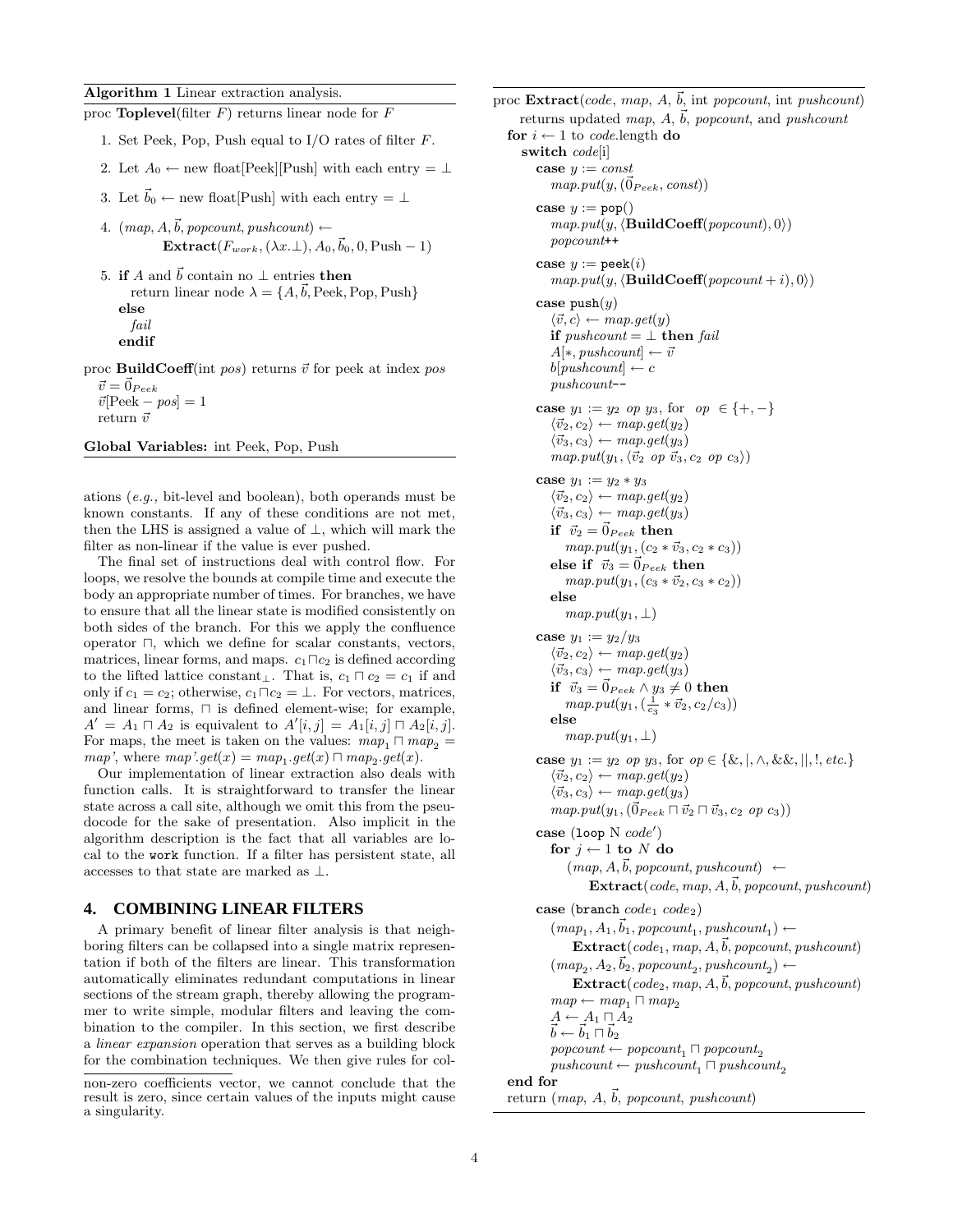

Figure 9: Expanding a linear node to rates  $(e', o', u')$ .

lapsing pipelines and splitjoins into linear nodes; we do not yet deal with feedbackloops as they require the notion of "linear state" which we do not describe here.

#### **4.1 Linear Expansion**

In StreamIt programs, the input and output rate of each filter in the stream graph is known at compile time. The StreamIt compiler leverages this information to compute a static schedule–that is, an ordering of the node executions such that each filter will have enough data available to atomically execute its work function, and no buffer in the stream graph will grow without bound in the steady state. A general method for scheduling StreamIt programs is given by Karczmarek [14].

A fundamental aspect of the steady-state schedule is that neighboring nodes might need to be fired at different frequencies. For example, if there are two filters  $F_1$  and  $F_2$ in a pipeline and  $F_1$  produces 2 elements during its work function but  $F_2$  consumes 4 elements, then it is necessary to execute  $F_1$  twice for every execution of  $F_2$ .

Consequently, when we combine hierarchical structures into a linear node, we often need to expand a matrix representation to represent multiple executions of the corresponding stream. This expansion can be done as follows.

TRANSFORMATION 1. (Linear expansion) Given a linear node  $\lambda = \{A, \vec{b}, e, o, u\}$ , the expansion of  $\lambda$  to a rate of  $(e', o', u')$  is given by  $\mathbf{expand}(\lambda, e', o', u') = \{A', \vec{b}', e', o', u'\},$ where  $\mathbf{A}'$  is a  $e' \times u'$  matrix and  $\tilde{\mathbf{b}}'$  is a u'-element row vector:

 $shift(r, c)$  is a  $u' \times e'$  matrix:

$$
shift(r, c)[i, j] = \begin{cases} A[i - r, j - c] \\ if i - r \in [0, e - 1] \land j - c \in [0, u - 1] \\ 0 \text{ otherwise} \end{cases}
$$

$$
\mathbf{A'} = \sum_{m=0}^{\lceil u'/u \rceil} shift(u' - u - m * u, e' - e - m * o)
$$

$$
\mathbf{\tilde{b}'}[j] = \mathbf{\tilde{b}}[u - 1 - (u' - j - 1) \mod u]
$$

The intuition behind linear expansion is straightforward (see Figure 9.) Linear expansion aims to scale the push, pop, and peek rates of a linear node while preserving the functional relationship between the values pushed and the values peeked on a given execution. To do this, we construct a new matrix  $A'$  that contains copies of  $A$  along the

diagonal. To account for items that are popped between invocations, each copy of  $A$  is offset by  $o$  from the previous copy. The complexity of the definition is due to the end cases. If the new push rate  $u'$  is not a multiple of the old push rate  $u$ , then the last copy of  $A$  includes only some of its columns. Similarly, if the new peek rate  $e'$  exceeds that which is needed by the diagonal of As, then  $A'$  needs to be padded with zero's at the top (since it peeks at some values without using them in the computation.)

Note that a sequence of executions of an expanded node  $\lambda'$  might not be equivalent to any sequence of executions of the original node  $\lambda$ , because expansion resets the push and pop rates and can thereby modify the ratio between them. However, if  $u' = k * u$  and  $o' = k * o$  for some integer k, then  $\lambda'$  is completely interchangeable with  $\lambda$ . In the combination rules that follow, we utilize linear expansion both in contexts that do and do not satisfy this condition.

#### **4.2 Collapsing Linear Pipelines**

The pipeline construct is used to compose streams in sequence, with the output of stream  $i$  connected to the input of stream  $i + 1$ . The following transformation describes how to collapse two linear nodes in a pipeline; it can be applied repeatedly to collapse any number of neighboring linear nodes.

Transformation 2. (Pipeline combination) Given two linear nodes  $\lambda_1$  and  $\lambda_2$  where the output of  $\lambda_1$  is connected to the input of  $\lambda_2$  in a pipeline construct, the combination  $\mathbf{pipe}(\lambda_1, \lambda_2) = \{ \mathbf{A}', \mathbf{\tilde{b}}', \mathbf{e}', \mathbf{o}', \mathbf{u}' \}$  represents an equivalent node that can replace the original two. Its components are as follows:

$$
chanPop = lcm(u_1, o_2)
$$
  
\n
$$
chanPeek = chanPop + e_2 - o_2
$$
  
\n
$$
\lambda_1^e = expand(\lambda_1, chanPeek * \frac{o_1}{u_1} + e_1 - o_1, chanPope)
$$
  
\n
$$
\lambda_2^e = expand(\lambda_2, chanPeek, chanPop, chanPop * \frac{u_2}{o_2})
$$
  
\n
$$
A' = A_1^e A_2^e
$$
  
\n
$$
\tilde{b}' = \tilde{b}_1^e A_2^e + \tilde{b}_2^e
$$
  
\n
$$
e' = e_1^e
$$
  
\n
$$
o' = o_1^e
$$
  
\n
$$
u' = u_2^e
$$

The basic forms of the above equations are simple to derive. Let  $\vec{x}_i$  and  $\vec{y}_i$  be the input and output channels, respectively, for  $\lambda_i$ . Then we have by definition that  $\vec{y}_1 = \vec{x}_1A_1+\vec{b}_1$ and  $\vec{y}_2 = \vec{x}_2 A_2 + \vec{b}_2$ . But since  $\lambda_1$  is connected to  $\lambda_2$ , we have that  $\vec{x}_2 = \vec{y}_1$  and thus  $\vec{y}_2 = \vec{y}_1 A_2 + \vec{b}_2$ . Substituting the value of  $\vec{y}_1$  from our first equation gives  $\vec{y}_2 = \vec{x}_1A_1A_2 + \vec{b}_1A_2 + \vec{b}_2$ . Thus, the intuition is that the two-filter sequence can be represented by matrices  $A' = A_1 A_2$  and  $\vec{b}' = \vec{b}_1 A_2 + \vec{b}_2$ , with peek and pop rates borrowed from  $\lambda_1$  and the push rate borrowed from  $\lambda_2$ .

However, there are two implicit assumptions in the above analysis which complicate the equations for the general case. First, the dimensions of  $A_1$  and  $A_2$  must match for the matrix multiplication to be well-defined. If  $u_1 \neq e_2$ , this will require constructing expanded nodes  $\lambda_1^e$  and  $\lambda_2^e$  in which the push and peek rates match (and thus  $A_1^e$  and  $A_2^e$  can be multiplied.)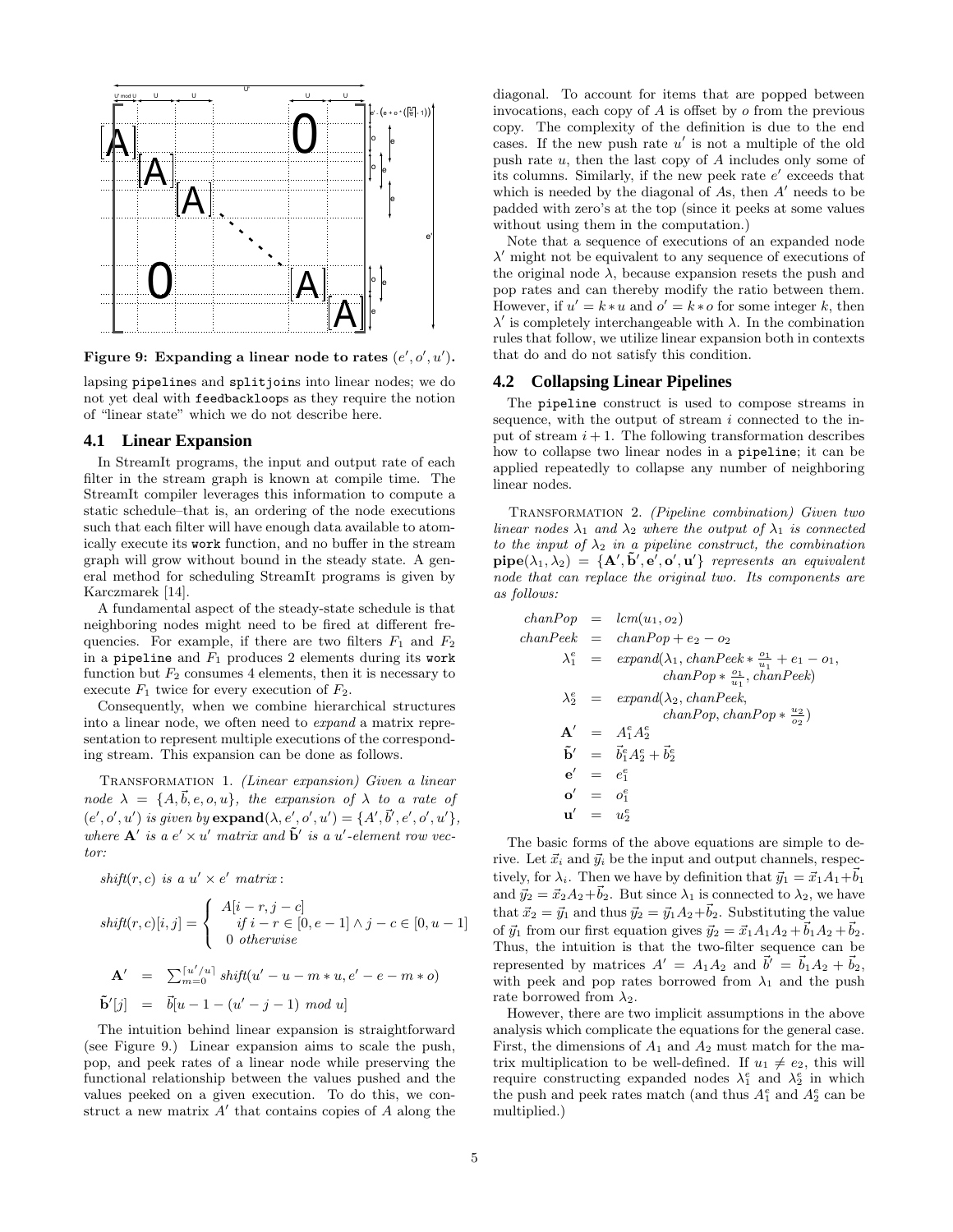The second complication is with regards to peeking. If the downstream node  $\lambda_2$  peeks at items which it does not consume (*i.e.*, if  $e_2 > o_2$ ), then there needs to be a buffer to hold items that are read during multiple invocations of  $\lambda_2$ . However, in our current formulation, a linear node has no concept of internal state, such that this buffer cannot be incorporated into the collapsed representation. To deal with this issue, we adjust the expanded form of  $\lambda_1$  to recalculate items that  $\lambda_2$  uses more than once, thereby trading computation for storage space. This adjustment is evident in the push and pop rates chosen for  $\lambda_1^e$ : though  $\lambda_1$ pushes  $u_1$  items for every  $o_1$  items that it pops,  $\lambda_1^e$  pushes  $chanPeek * u_1$  for every  $chanPop * o_1$  that it pops. When  $\text{chanPeek} > \text{chanPop}$ , this means that the outputs of  $\lambda_1^e$ are overlapping, and chanPeek − chanPop items are being regenerated on every firing.

Note that although  $\lambda_1^e$  performs duplicate computations in the case where  $\lambda_2$  is peeking, this computation cost can be amortized by increasing the value of chanPop. That is, though the equations set chanPop as the least common multiple of  $u_1$  and  $o_2$ , any common multiple is legal. As *chanPop* grows, the regenerated portion chanPeek−chanPop becomes smaller on a percentage basis.

However, it is the case that some collapsed linear nodes are always less efficient than the original pipeline sequence. The worst case is when  $A_1^e$  is a column vector and  $A_2^e$  is a row vector, which requires  $O(N)$  operations originally but  $O(N^2)$ operations if combined (assuming vectors of length  $N$ ). In general, the compiler can identify performance-degrading combinations when the number of non-zero elements in  $A'$ exceeds the sum of non-zero elements in  $A_1^e$  and  $A_2^e$ .

#### **4.3 Collapsing Linear SplitJoins**

The splitjoin construct allows the StreamIt programmer to express explicitly parallel computations. Data elements that arrive at the splitjoin are directed to the parallel child streams using one of two pre-defined splitter constructs: 1) duplicate, which sends a copy of each data item to all of the child streams, and 2) roundrobin, which distributes items cyclically according to an array of weights. The data from the parallel streams are combined back into a single stream by means of a roundrobin joiner with an array of weights  $w$ . First,  $w_0$  items from the output tape of the leftmost child are placed onto the overall output tape, then  $w_1$  elements are taken from the second leftmost child, and so on. The process repeats itself after one complete set of so on. The process repeats itself after one complete set of  $\sum_{i=0}^{N-1} w_i$  elements has been pushed.

In this section, we demonstrate how to collapse a splitjoin into a single linear node when all of its children are linear nodes. Since the children of splitjoins in StreamIt can be parameterized, it is often the case that all sibling streams are linear if any one of them is linear. However, if a splitjoin contains only a few adjacent streams that are linear, then these streams can be combined by wrapping them in a hierarchical splitjoin and then collapsing the wrapper completely. Our technique also assumes that each splitjoin admits a valid steady-state schedule; this property is verified by the StreamIt semantic checker.

Our analysis distinguishes between two cases. For duplicate splitters, we directly construct a linear node from the child streams. For roundrobin splitters, we translate the splitjoin to use a duplicate splitter and then rely on the first analysis to construct a linear node. We describe these



Figure 10: Matrix resulting from combining a splitjoin of rate matched sub streams.

translations below.

#### *4.3.1 Duplicate Splitter*

Intuitively, there are three main steps to combining a duplicate splitjoin into a linear node. Since the combined node will represent a steady-state execution of the splitjoin construct, we first need to expand each child node according to its multiplicity in the schedule. Secondly, we need to ensure that each child's matrix representation has the same number of rows–that is, that each child peeks at the same number of items. Once these conditions are satisfied, we can construct a matrix representation for the splitjoin by simply arranging the columns from child streams in the order specified by the roundrobin joiner (see Figure 10). This third step is simplified by the fact that, with a duplicate splitter, each row of a child's linear representation refers to the same input element to the splitjoin.

The following transformation describes splitjoin combination in mathematical terms.

TRANSFORMATION 3. (Duplicate splitioin combination) Given a splitjoin s containing a duplicate splitter, children that are linear nodes  $\lambda_0 \ldots \lambda_{n-1}$ , and a roundrobin joiner with weights  $w_0 \ldots w_{n-1}$ , the combination splitjoin(s) = {A',  $\tilde{\mathbf{b}}', \mathbf{e}', \mathbf{o}', \mathbf{u}'$  represents an equivalent node that can replace the entire stream s. Its components are as follows:

$$
joinRep = lcm(\frac{lcm(u_1, w_1)}{w_1}, \dots, \frac{lcm(u_n, w_n)}{w_n})
$$

$$
maxPeek = max_i(o_i * rep_i + e_i - o_i)
$$

$$
\forall k \in [0, n-1]:
$$
  
\n
$$
wSum_k = \sum_{i=0}^{k-1} w_i
$$
  
\n
$$
rep_k = \frac{w_k * joinRep}{u_k}
$$
  
\n
$$
\lambda_k^e = expand(\lambda_k, maxPeek, o_k * rep_k, u_k * rep_k)
$$

$$
\forall k \in [0, n-1], \forall m \in [0, joinRep - 1], \forall n \in [0, u_k - 1]:
$$
  
\n
$$
\mathbf{A}'[*, u' - 1 - n - m * wSum_n - wSum_k] = A_k^e[*, u_k^e - 1 - n]
$$
  
\n
$$
\mathbf{\tilde{b}'}[u' - 1 - n - m * wSum_n - wSum_k] = b_k^e[u_k^e - 1 - n]
$$
  
\n
$$
\mathbf{e'} = e_0^e = \dots = e_{n-1}^e
$$
  
\n
$$
\mathbf{o'} = o_0^e = \dots = o_{n-1}^e
$$
  
\n
$$
\mathbf{u'} = joinRep * wSum_n
$$

The above formulation is derived as follows. The *joinRep* variable represents how many cycles the joiner completes in an execution of the splitjoin's steady-state schedule; joinRep is the minimal number of cycles required for each child node to execute an integral number of times and for all of their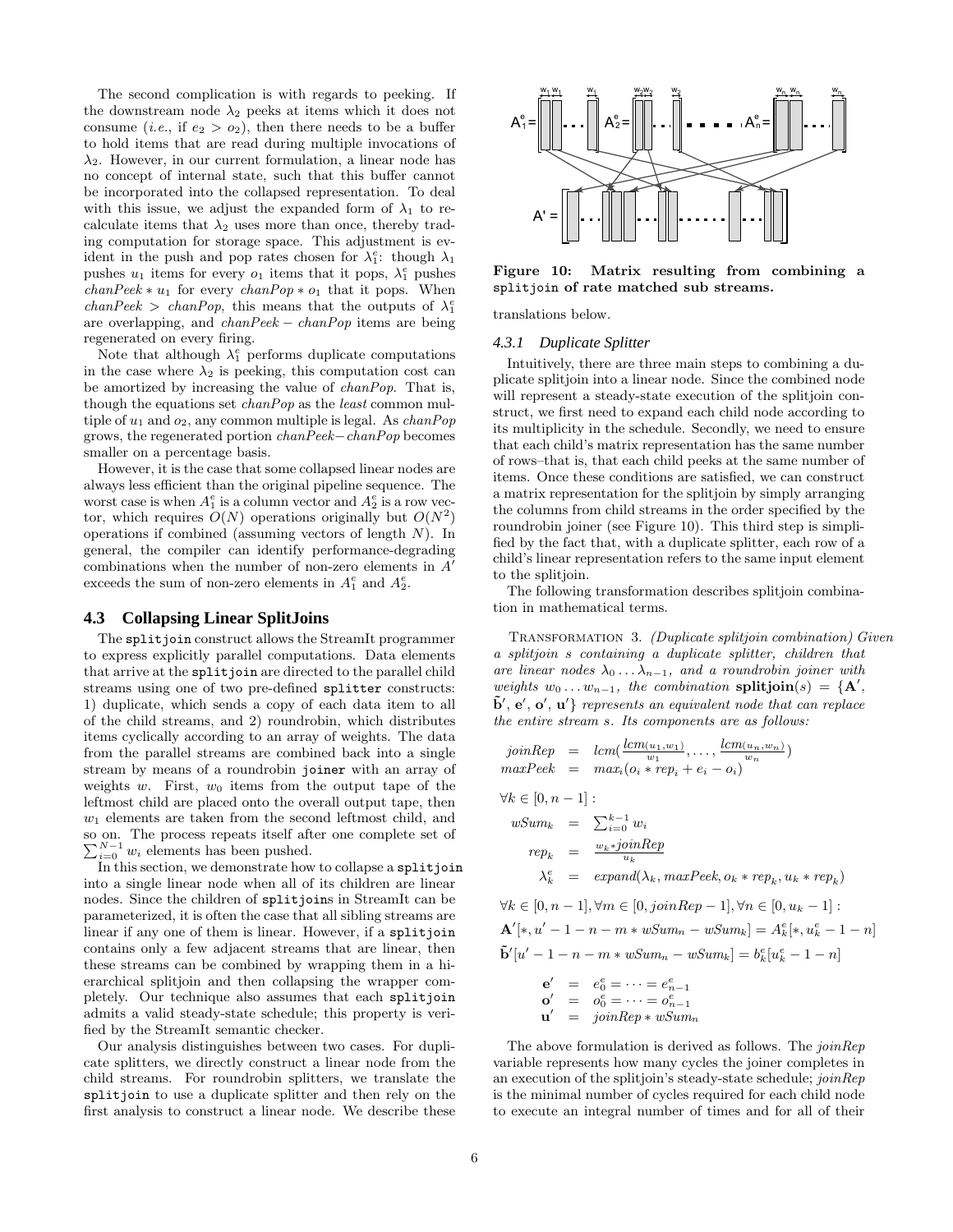output to be consumed by the joiner. Similarly,  $rep_k$  gives the execution count for child  $k$  in the steady state. Then, in keeping with the procedure described above,  $\lambda_k^e$  is the expansion of the  $k$ 'th node by a factor of  $rep_k$ , with the peek value set to the maximum peek across all of the expanded children. Following the expansion, each  $\lambda_i^e$  has the same number of rows, as the peek uniformization caused shorter matrices to be padded with rows of zero's at the top.

The final phase of the transformation is to re-arrange the columns of the child matrices into the columns of  $A'$  and  $\vec{b}'$ . Figure 10 elucidates this process, though its notation is somewhat cumbersome. The equation can be understood as follows: for the  $k$ 'th child and the  $m$ 'th cycle of the joiner, the  $n<sup>th</sup>$  item that is pushed by child k will appear appear at a certain location on the joiner's output tape. This location (relative to the start of the node's execution) is  $n + m *$  $wSum_n + wSum_k$ , as the reader can verify. But since the right-most column of each array A holds the first item to be pushed, we need to subtract this location from the width of A when we are re-arranging the columns. The width of A is the total number of items pushed– $u'$  in the case of  $A'$ and  $u_k^e$  in the case of  $A_k^e$ . Hence the equation as written above: we copy all items in a given column from  $A_k^e$  to  $A'$ , defining each location in  $A'$  exactly once. The procedure for b is analogous.

Finally, it remains to calculate the peek, pop, and push rates of the combined node. The peek rate  $e'$  is simply  $maxPeek$ , which we defined to be equivalent for all the expanded child nodes. The push rate  $\overline{joinRep * wSum_m}$  is equivalent to the number of items processed through the joiner in one steady-state execution. Finally, for the pop rate we rely on the fact that the splitjoin is well-formed and admits a schedule in which no buffer grows without bound. If this is the case, then the pop rates must be equivalent for all the expanded streams; otherwise, some outputs of the splitter would accumulate infinitely on the input channel of some stream.

These input and output rates–in combination with the values of  $A'$  and  $\vec{b}'$  defined above–define a linear node that exactly represents the parallel combination of child nodes that are fed by a duplicate splitter.

#### *4.3.2 Roundrobin Splitter*

In the case of a roundrobin splitter, items are directed to each child stream  $s_i$  according to weight  $v_i$ : the first  $v_0$  items are sent to  $s_0$ , the next  $v_1$  items are sent to  $s_1$ , and so on. Since a child never sees the items that are sent to sibling streams, the items that are seen by a given child form a periodic but non-contiguous segment of the splitjoin's input tape. Thus, in collapsing the splitjoin, we are unable to directly use the columns of child matrices as we did with a duplicate splitter, since with a roundrobin splitter these matrices are operating on disjoint sections of the input.

Instead, we collapse linear splitjoins with a roundrobin splitter by converting the splittion to use a duplicate splitter. In order to maintain correctness, this involves adding a decimator on each branch of the splitjoin that eliminates items which were intended for other streams.

TRANSFORMATION 4. (Roundrobin to duplicate) Given a splitjoin s containing a roundrobin splitter with weights  $v_0 \ldots$  $v_{n-1}$ , children that are linear nodes  $\lambda_0 \ldots \lambda_{n-1}$ , and a roundrobin joiner j, the transformed  $rr-to-dup(s)$  is a splitjoin with a duplicate splitter, linear child nodes  $\lambda'_0 \ldots \lambda'_{n-1}$ , and

roundrobin joiner j. The child nodes are computed as follows:

$$
vSum_k = \sum_{i=0}^{k-1} v_i
$$

$$
vTot = vSum_{n-1}
$$

 $\forall k \in [0, n-1]$ :

 $decimate[k]$  is a linear node  $\{A, \vec{0}, vTot, vTot, vTot\}$ where  $A[i, j] =$  $\sqrt{ }$  $\int 1 \text{ if } i = j \wedge$  $vSum_k < i < vSum_{k+1}$ 

$$
\lambda'_{\mathbf{k}} = pipe(decimate[k], \lambda_k)
$$

In the above translation, we utilize the linear pipeline combinator *pipe* to construct each new child node  $\lambda_i^e$  as a composition of a decimator and the original node  $\lambda_i$ . Each decimator is a square matrix that produces and consumes  $vTot$  items, which is the number of items processed in one cycle of the roundrobin joiner. Those items intended for stream i are copied with a coefficient of 1, while all others are eliminated with a coefficient of 0.

#### **4.4 Applications of Linear Combination**

There are numerous instances where the linear combination transformation could benefit a programmer. For example, although a bandpass filter can be implemented with a low pass filter followed by a high pass filter, actual implementations tend to determine the coefficients of a single combined filter that performs the same computation. While a simple bandpass filter is easy to combine manually, in an actual system several different filters might be designed and implemented by several different engineers, making overall filter combination infeasible.

Another common operation in discrete time signal processing is downsampling to reduce the computational requirements of a system. Downsampling is most often implemented as a low pass filter followed by an M compressor which passes every Mth input sample to the output. In practice, the filters are combined to avoid computing dead items in the low pass filter. However, the system specification contains both filters for the sake of understanding. Our analysis can start with the specification and derive the efficient version automatically.

A final example is a multi-band equalizer, in which  $N$  different frequency bands are filtered in parallel (see our FM-Radio benchmark). If these filters are time invariant, then they can be collapsed into a single node. However, designing this single overall filter is difficult, and any subsequent changes to any one of the sub filters will necessitate a total redesign of the filter. With our automated combination process, any subsequent design changes will necessitate only a recompile rather than a manual redesign.

### **5. TRANSLATION TO FREQUENCY DOMAIN**

Our linear analysis framework provides a compile time formulation of the computation that a linear stream is performing and we use this information to exploit well known domain specific optimizing transformations. Using linear node information, our compiler identifies convolution regions that require substantially fewer computations when they are translated into the frequency domain.

Calculating a convolution sum is a common and fundamental operation in discrete time signal processing. If the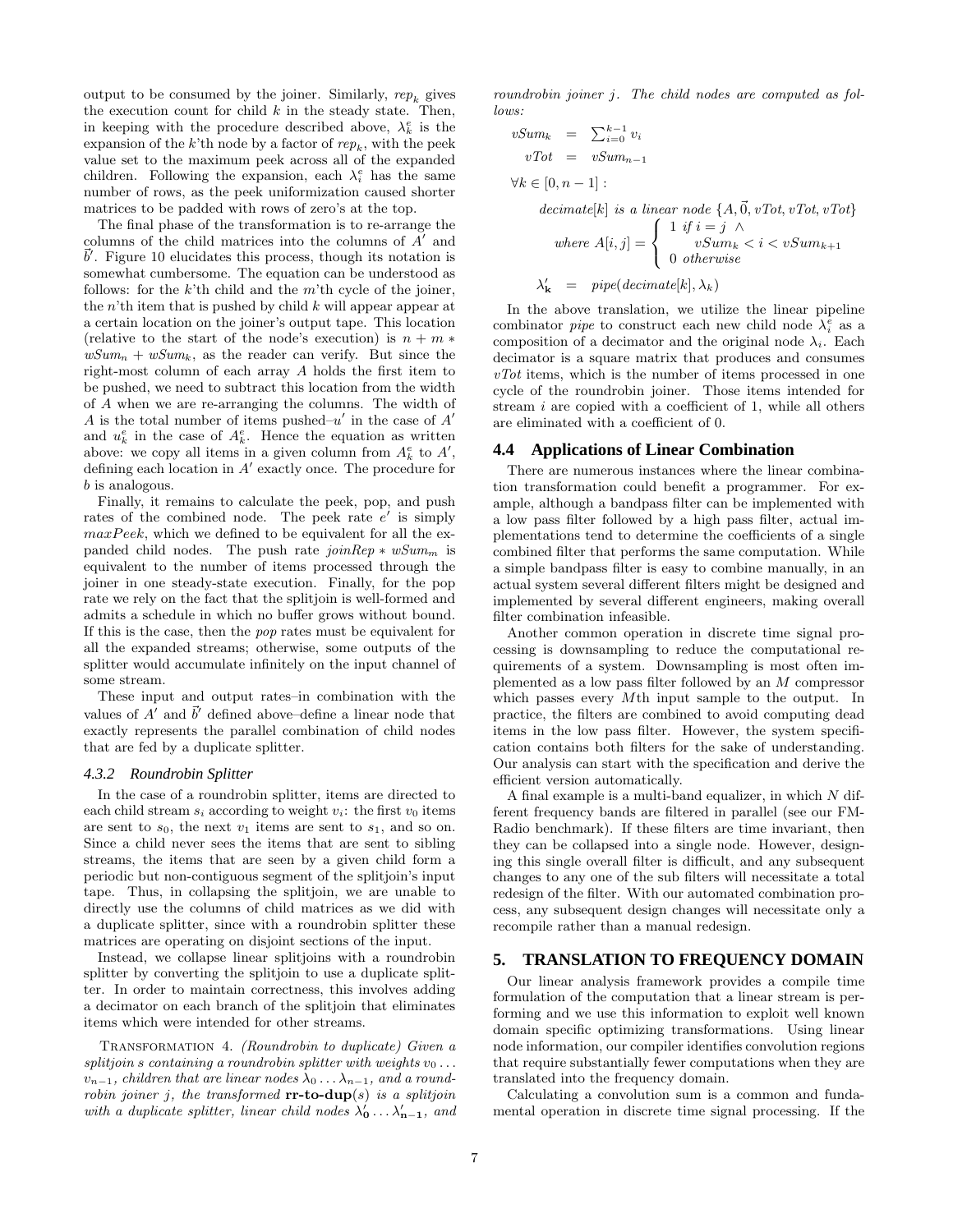convolution region is sufficiently large, transforming the data to the frequency domain, performing a simple vector multiply and converting back to the time domain requires fewer operations than the straightforward convolution.

The transformation from convolution sum into frequency multiplication has always been done explicitly by the programmer because no compiler analysis has had the information to determine when a convolution sum is being computed. As the complexity of DSP programs grow, determining the disparate regions across which these optimizations can be applied is an ever more daunting task. For example, individual filters may not perform sufficiently large convolutions to merit this transformation, but after a linear combination of multiple filters the transformation will be beneficial. Furthermore, differing architectural features makes the task of portably implementing computational transforms even more daunting.

# **5.1 Transformation Overview**

 $\sum_{k=-\infty}^{\infty} x[k]h[n-k]$ . In StreamIt, if a stream is calculating The convolution sum  $y[n] = x[n] * h[n]$  is defined as  $y[n] =$ a convolution sum the input  $(x[n])$  and output  $(y[n])$  correspond exactly to the input and output tapes where where  $n$ denotes an index in the time domain. Furthermore, a stream will be computing a convolution sum when  $o = 1$  in which case we can identify the values  $h[n]$  as exactly the columns of A in the corresponding linear node.

Calculating the convolution in the frequency domain is more efficient because of the existence of the Fast Fourier Transform (FFT) algorithm for quickly calculating the Discrete Fourier Transform (DFT) of a signal. Calculating a convolution takes  $O(N^2)$  time, and performing an equivalent computation using an FFT takes only two  $O(Nlq(N))$ time-frequency conversions coupled with an  $O(N)$  frequency domain vector multiply.

To compute the convolution of two discrete time signals,  $x[n] * h[n]$ , first the DFT of both sequences  $(X[k]$  and  $H[k])$ is calculated where k denotes an index in the frequency domain. Multiplying  $X[k]$  and  $H[k]$  element-wise produces a new sequence  $Y[k]$ , and taking the inverse DFT (IDFT) of  $Y[k]$  produces  $y[n]$  which is precisely the same as  $x[n] * h[n]$ .

When the compiler identifies a stream that computes a convolution sum, it generates a new filter which computes  $H[k]$  at compile time. The stream's work function is changed to perform the following:

- 1.  $X[k]$  is is calculated from the input tape using an FFT algorithm.
- 2.  $X[k]$  is multiplied element-wise with  $H[k]$  to produce  $Y[k]$ .
- 3.  $y[n]$  is obtained by transforming  $Y[k]$  back to the time domain using an inverse FFT.
- 4. The appropriate values of  $y[n]$  are pushed on to the output tape.

#### **5.2 Automatic Transformation**

To implement this transformation, the compiler needs to compute  $H[k]$  at compile time. The compiler transforms FIR filters which have  $h[n]$  of length e and push rate  $u = 1$ , which requires expanding the filter to overcome the constant overhead factors. Therefore, the transformed filter needs to produce more than one output on each execution of work. The number of outputs,  $N$ , to produce on each execution of work is determined automatically by the compiler and set to approximately 2e, a number determined by empirical observations. N is then rounded up such that  $N + 2(e - 1)$ is a power of two which results in the most efficient FFT calculations.

The frequency transformation generates a new filter that peeks  $e' = N + e - 1$  items each execution where the original stream used only e. The compiler automatically computes the complex values of  $H[k] = FFT(N + 2(e-1), h[n])$ , the  $N + 2(e - 1)$  point DFT of  $h[n]$  at compile time and saves them as constants in the filter. A new compiler-generated work function is generated that calculates the complex valued  $X[k] = DFT(N+2(e-1), x[n])$ , the  $N+2(e-1)$  DFT of the input and then calculates  $Y[k]$ , the element-wise vector product of  $X[k]$  and  $H[k]$ . Finally, the new work function performs the inverse FFT  $y[n] = IFFT(N + 2e - 2, y[n])$ .

Using  $N + e - 1$  input items produces a length  $N + 2(e - 1)$ convolution sum, of which both the first and last  $e-1$  values are incorrect. Since every output requires the value of e inputs to calculate, without filter state only the middle N items of  $y[n]$  are actual output values. In an *overlap-discard* implementation, the work function simply uses the middle  $N$ values of  $y[n]$  and discards the  $e-1$  elements on both ends, and advances the input tape by N. The following  $N + e - 1$ input values are then used to produce the next N outputs.

The *overlap and add* method [16] is well known. This algorithm exploits the fact that the overlapping values of  $y[n]$  contain partial output computations due to both the previous and the next  $N + e - 1$  inputs. The first  $e - 1$  of  $y[n]$ are part of the computation from the previous invocation of the work function and the last  $e - 1$  are part of the next invocation. For the automatic frequency transformation, the compiler creates a filter which first pushes  $y[n] + p[n]$  for  $0 \leq n \leq (e-1)-1$ , where  $p[n]$  contains partial results from the previous invocation. Then the filter pushes the values of y[n] for  $e-1 \le n \le N+(e-1)-1$ . Finally, p[n] is updated such that  $p[n] = y[n+(N+e-1)]$  for  $0 \le n \le N+2(e-1)-1$ which are used on the next invocation of **work**; the input tape is then advanced by  $N + e - 1$ .

#### **6. RESULTS**

Our compiler currently has two linear analysis optimizations. The first, linear replacement, replaces the largest linear hierarchical streams possible with filters that directly compute the calculation specified by the corresponding linear nodes. The second optimization, frequency replacement, replaces all streams which implement a sufficiently long convolution using the frequency transformation described in Section 5. Below we describe experiments and results that demonstrate performance improvements due to these two optimizations.

#### **6.1 Measurement Methodology**

Both linear replacement and frequency replacement increase performance by decreasing the number of floating point computations (principally multiplications) required per output. Our measurement platform is a Dual Intel 2.2 GHz P4 Xenon processor system with 2GB of memory running GNU/Linux. We compile our benchmarks using StreamIt's uniprocessor backend and generate executables from the resulting C files using gcc with -02 optimization.

To measure the number of runtime multiplications we use a simple instruction counting program written using the Dy-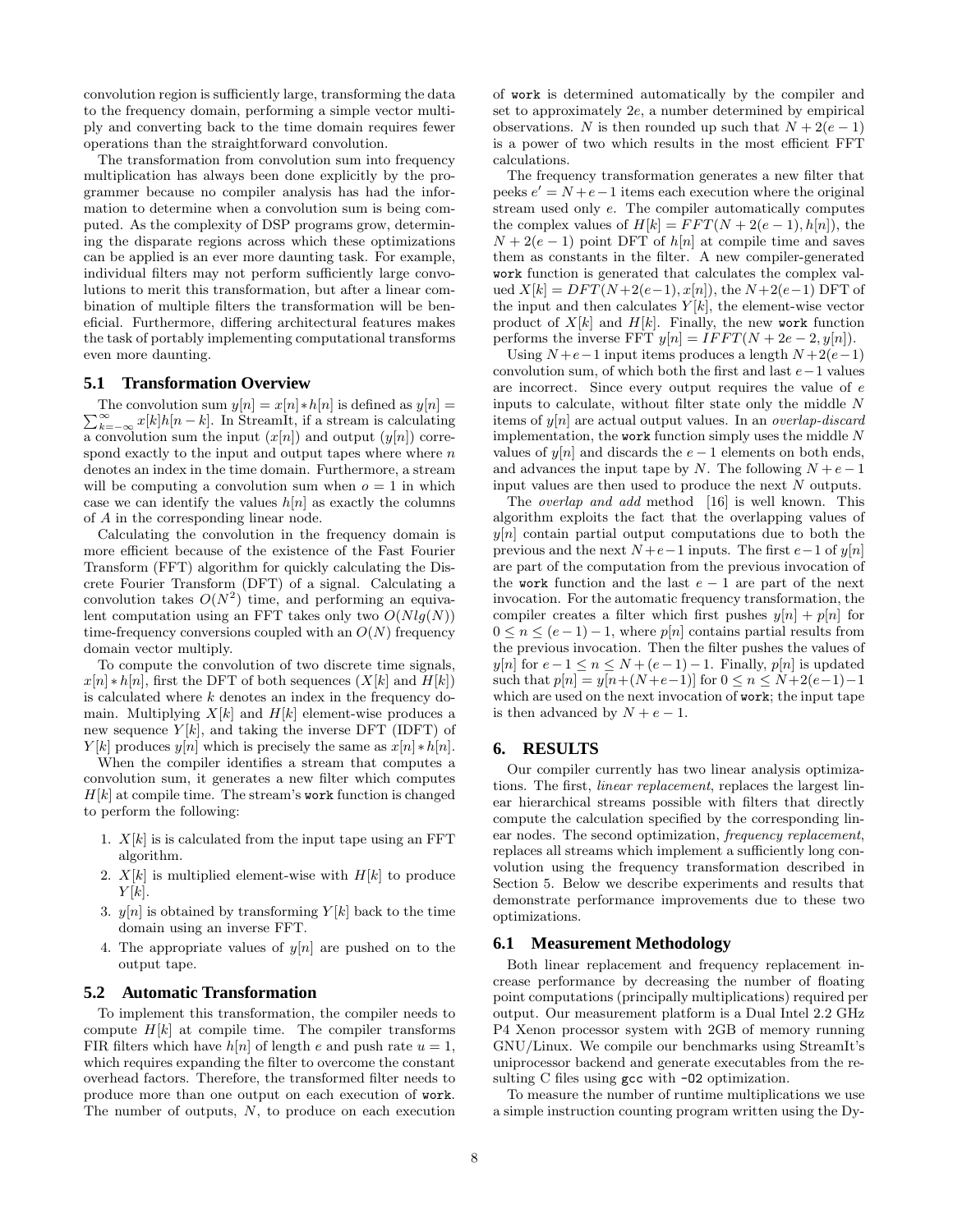

Figure 11: Percent of multiplication operations remaining after performing linear replacement, frequency replacement, and both.

namoRIO[1] infrastructure. There are no standard benchmarks written yet for StreamIt, so we use a set of representative programs<sup>2</sup> which perform computations that are found in actual streaming applications: 1) FIR, a single 256 point rectangularly windowed low pass FIR filter  $(\omega_c = \frac{\pi}{3})$ ; 2) TargetDetect, four matched filters performing threshold target detection in parallel; 3) FilterBank, a multi-rate signal decomposition processing block common in communications and image processing; 4) RateConvert, an audio signal down sampler that converts the sampling rate by a non-integral factor; 5) FMRadio, an FM software radio with equalizer.

#### **6.2 Performance**

To determine the effects of our linear replacement and frequency replacement optimizations, we compiled each benchmark program with linear replacement, with frequency replacement and with both linear replacement and frequency replacement. Figure 11 shows the reduction of multiplications due to our optimizations.

For the FIR filter, all of the multiplication reduction comes from the frequency replacement optimization because the entire application is comprised of a single filter calculating a convolution sum so there is nothing to combine. The multiplication reduction in TargetDetect is also solely due to the frequency transformation because threshold detection is non-linear which makes the parallel computation blocks uncollapsible. Finally, RateConvert contains a large low pass filter which also benefits from frequency replacement.

All of the multiplication reduction in the FMRadio benchmark is due to the automatic combination of parallel equalizer computations. Table 1 shows the number of nodes in each benchmark both before and after linear replacement.

FilterBank is the only benchmark where multiplications are reduced more by both optimizations than either alone. Linear replacement reduces the required multiplications because it can combine the action of parallel analysis and synthesis channels into an overall FIR filter. Frequency replacement alone helps multiplication reduction only somewhat because FilterBank contains fairly small FIR filters. However, frequency replacement speeds up the calculation of the overall filter generated by linear replacement, and thus de-



Figure 12: Execution speedup for each of the benchmarks with both linear replacement and frequency replacement optimizations.

creases the number of multiplies even further.

Reducing computation does not necessarily translate into execution time improvement, but as Figure 12 demonstrates, our benchmarks speedup on average by a factor of five and by a factor of 6.5 in the best case. Our current implementation takes advantage of the machine tuned FFT package FFTW [5]), to perform the necessary time-frequency conversions. The benchmarks where multiplication reduction is due only to linear replacement (FMRadio) also show a large speedup.

# **7. RELATED WORK**

Several groups are researching strategies for efficient code generation for DSP applications. SPIRAL is a system that generates libraries for signal processing algorithms[12, 13, 4]. Using a feedback-directed search process, DSP transforms are optimized for the underlying architecture. The input language to SPIRAL is SPL[23, 22], which provides a parameterizable way of expressing matrix computations. Given a matrix representation in SPL, SPIRAL generates formulas that correspond to different factorizations of the matrix. It searches for the most efficient formula using several techniques, including dynamic programming and stochastic evolutionary search.

We consider our work to be complementary to SPIRAL. While SPIRAL starts with a matrix representation in SPL, we start with general StreamIt code and use linear dataflow analysis to extract a matrix representation where possible. Our linear combination rules are distinct from the factorizations of SPIRAL, as StreamIt nodes can peek at items that they do not consume. In the future, SPIRAL could be integrated with StreamIt to optimize a matrix factorization for a given architecture.

The ATLAS project [21] also aims to produce fast libraries for linear algebra manipulations, focusing on adaptive library generation for varying architectures. FFTW [5] is a runtime library of highly optimized FFT's that dynamically adapt to architectural variations. Again, StreamIt is distinguished by its extraction and optimization of linear filters from general user-level code.

ADE (A Design Environment) is a system for specifying, analyzing, and manipulating DSP algorithms [3]. ADE includes a rule-based system that can search for improved

<sup>2</sup>Stream graphs appear in Appendix A.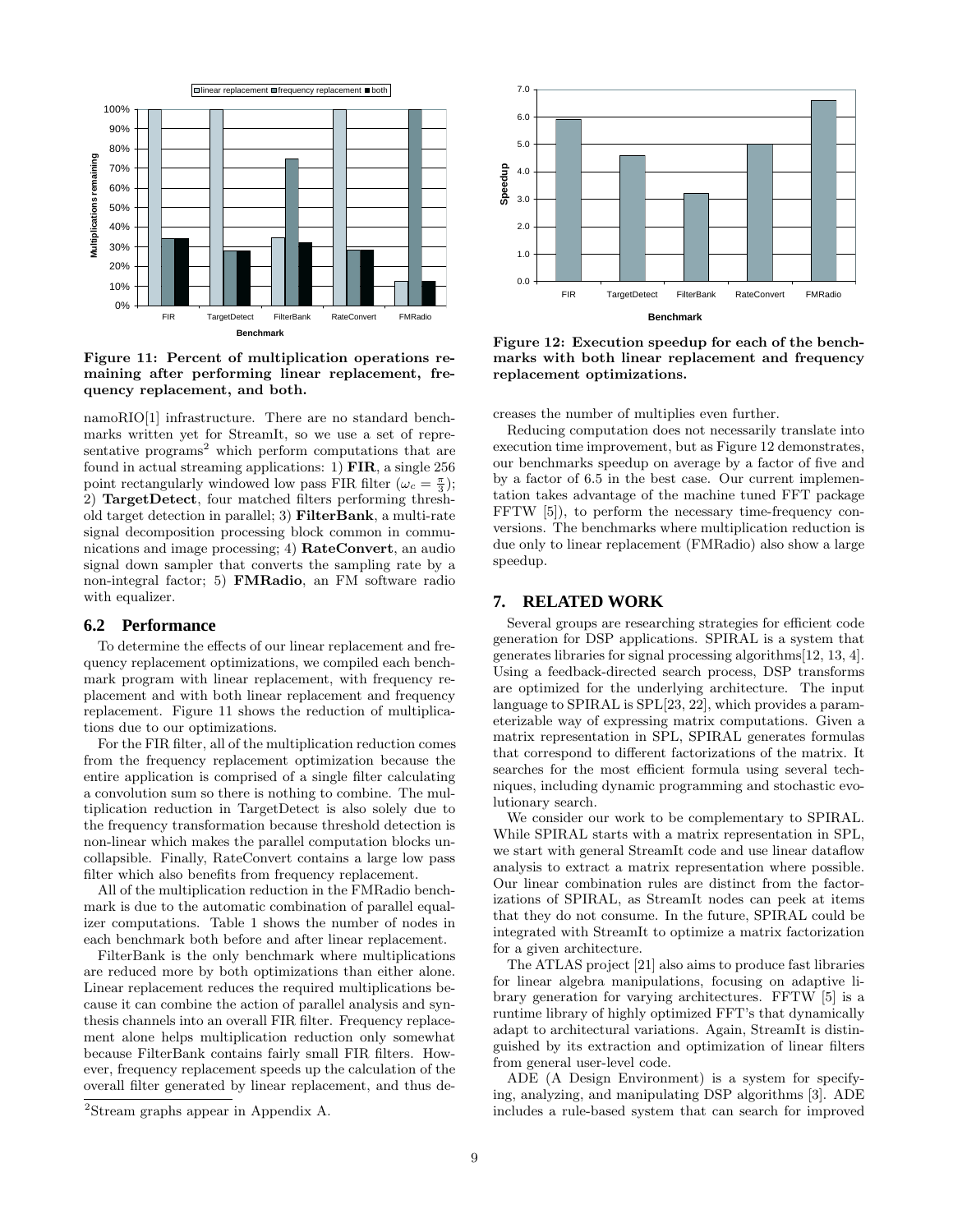|               | Originally          |                   |                   |             | After Linear Replacement |           |            |
|---------------|---------------------|-------------------|-------------------|-------------|--------------------------|-----------|------------|
| Benchmark     | Filters             | Pipelines         | SplitJoins        | Average     | Filters                  | Pipelines | SplitJoins |
|               | (linear)            | (linear)          | $(\text{linear})$ | vector size |                          |           |            |
| FIR.          | Ί.                  | (0)               | 0)                | 256         |                          |           |            |
| Target Detect | 10.<br>(4)          | $\left( 0\right)$ | (0)               | 300         | 10                       |           |            |
| FilterBank    | $^{\prime}25$<br>27 | 69                | (3)               | 51          | 15                       |           |            |
| RateConvert   | 5(3)                | (0)<br>ച          | (0)               | 335         |                          |           |            |
| FMRadio       | (22)<br>25          |                   | (2`<br>ച          | 33          |                          |           |            |

Table 1: Statistics for benchmarks before and after transformations.

arrangements of stream algorithms using extensible transformation rules. However, the system uses predefined signal processing blocks that are specified in mathematical terms, rather than the user-specified imperative code that appears in a StreamIt filter. Moreover, ADE is intended for algorithm exploration, while StreamIt includes support for code generation and whole-program development. In addition to ADE, other work on DSP algorithm development is surveyed in [15].

A number of other programming languages are oriented around a notion of a stream (see [19] for a survey.) Synchronous languages such as LUSTRE [10], Esterel [2], and Signal [7] target the embedded domain, while languages such as Occam [11], SISAL [6] and StreamC [17] target parallel and vector targets. However, none of the compilers for these languages have coarse-grained, DSP-specific analyses such as linear filter detection.

Note that the "linear data flow analysis" of Ryan [18] is completely unrelated to our work; it aims to do program analysis in linear time.

# **8. CONCLUSION**

This paper presents a set of automated analyses for detecting, analyzing, and optimizing linear filters in streaming applications. Though the mathematical optimization of linear filters has been a longtime focus of the DSP community, our techniques are novel in the automated application of these techniques to programs that are written in a flexible and high-level programming language. We demonstrate that using linear dataflow analysis, linear combination, and automated frequency translation, we can improve execution speed by a factor of 6.5.

The ominous rift between the design and implementation of signal processing applications is growing by the day. Algorithms are designed at a conceptual level utilizing modular processing blocks that that naturally express the computation. However, in order to obtain good performance, each hand-tuned implementation is forced to disregard the abstraction layers and painstakingly consider specialized wholeprogram optimizations. The StreamIt project aims to reduce this process to a single stage in which the designers and implementors share a set of high-level abstractions that can be efficiently handled by the compiler.

The linear analysis described in this paper represents a first step toward this goal. By automatically performing linear combination and frequency translation, it allows programmers to write linear stream operations in a natural and modular fashion without any performance penalty.

#### **9. REFERENCES**

[1] V. Bala, E. Duesterwald, and S. Banerjia. Dynamo: A transparent dynamic optimization system. In PLDI, 1999.

- [2] G. Berry and G. Gonthier. The Esterel Synchronous Programming Language: Design, Semantics, Implementation. Science of Computer Prog., 19(2), 1992.
- M. M. Covell. An Algorithm Design Environment for Signal Processing. PhD thesis, MIT, 1989.
- [4] S. Egner, J. Johnson, D. Padua, M. Püschel, and J. Xiong. Automatic derivation and implementation of signal processing algorithms. SIGSAM Bulletin, 35(2):1–19, 2001.
- [5] M. Frigo. A Fast Fourier Transform Compiler. PLDI, 1999.
- [6] J. Gaudiot, W. Bohm, T. DeBoni, J. Feo, and P. Mille". The Sisal Model of Functional Programming and its Implementation. In Proceedings of the 2nd Aizu International Symposium on Parallel Algorithms/Architecture Synthesis, 1997.
- [7] T. Gautier, P. L. Guernic, and L. Besnard. Signal: A declarative language for synchronous programming of real-time systems. Springer Verlag LNCS, 274, 1987.
- [8] M. Gordon. A stream-aware compiler for communication-exposed architectures. Master's thesis, MIT Laboratory for Computer Science, August 2002.
- [9] M. Gordon, W. Thies, M. Karczmarek, J. Lin, A. S. Meli, A. A. Lamb, C. Leger, J. Wong, H. Hoffmann, D. Maze, and S. Amarasinghe. A Stream Compiler for Communication-Exposed Architectures. ASPLOS, 2002.
- [10] N. Halbwachs, P. Caspi, P. Raymond, and D. Pilaud. The synchronous data-flow programming language LUSTRE. Proc. of the IEEE, 79(9), 1991.
- [11] Inmos Corporation. Occam 2 Reference Manual. Prentice Hall, 1988.
- [12] J. Johnson, R. W. Johnson, D. A. Padua, and J. Xiong. SPIRAL Home Page. http://www.ece.cmu.edu/~spiral/.
- [13] J. Johnson, R. W. Johnson, D. A. Padua, and J. Xiong. Searching for the best FFT formulas with the SPL compiler. LNCS, 2017, 2001.
- [14] M. A. Karczmarek. Constrained and phased scheduling of synchronous data flow graphs for the streamit language. Master's thesis, MIT LCS, October 2002.
- [15] A. V. Oppenheim and S. H. Nawab, editors. Symbolic and Knowledge-Based Signal Processing. Prentice Hall, 1992.
- [16] A. V. Oppenheim, R. W. Shafer, and J. R. Buck. Discrete-Time Signal Processing. Prentice Hall, 1999.
- [17] S. Rixner, W. J. Dally, U. J. Kapani, B. Khailany, A. Lopez-Lagunas, P. R. Mattson, and J. D. Owens. A Bandwidth-Efficient Architecture for Media Processing. In HPCA, Dallas, TX, November 1998.
- [18] S. Ryan. Linear data flow analysis. ACM SIGPLAN Notices, 27(4):59–67, 1992.
- [19] R. Stephens. A Survey of Stream Processing. Acta Informatica, 34(7), 1997.
- [20] W. Thies, M. Karczmarek, and S. Amarasinghe. StreamIt: A Language for Streaming Applications. In Proc. of the Int. Conf. on Compiler Construction (CC), 2002.
- [21] R. C. Whaley, A. Petitet, and J. J. Dongarra. Automated empirical optimizations of software and the ATLAS project. Parallel Computing, 27(1–2):3–35, 2001.
- [22] J. Xiong. Automatic Optimization of DSP Algorithms. PhD thesis, Univ. of Illinois at Urbana-Champaign, 2001.
- [23] J. Xiong, J. Johnson, R. W. Johnson, and D. A. Padua. SPL: A language and compiler for DSP algorithms. In PLDI, 2001.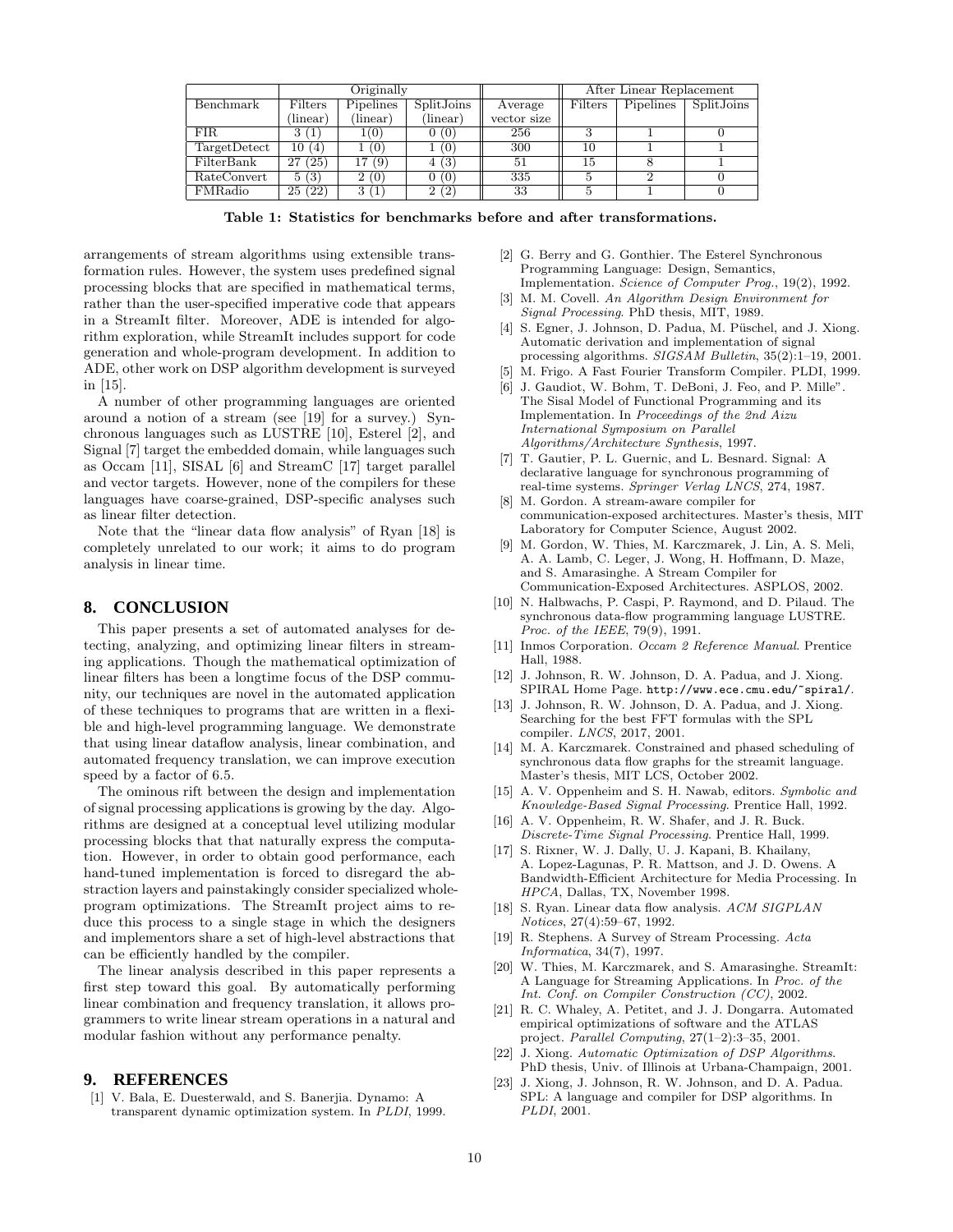Appendix A: Stream Graphs of Example Programs



Figure 13: Stream graph for the FIR benchmark.



Figure 14: Stream graph for the sampling rate converter benchmark.



Figure 15: Stream graph for the target detector benchmark.



Figure 16: Stream graph for the filter bank benchmark.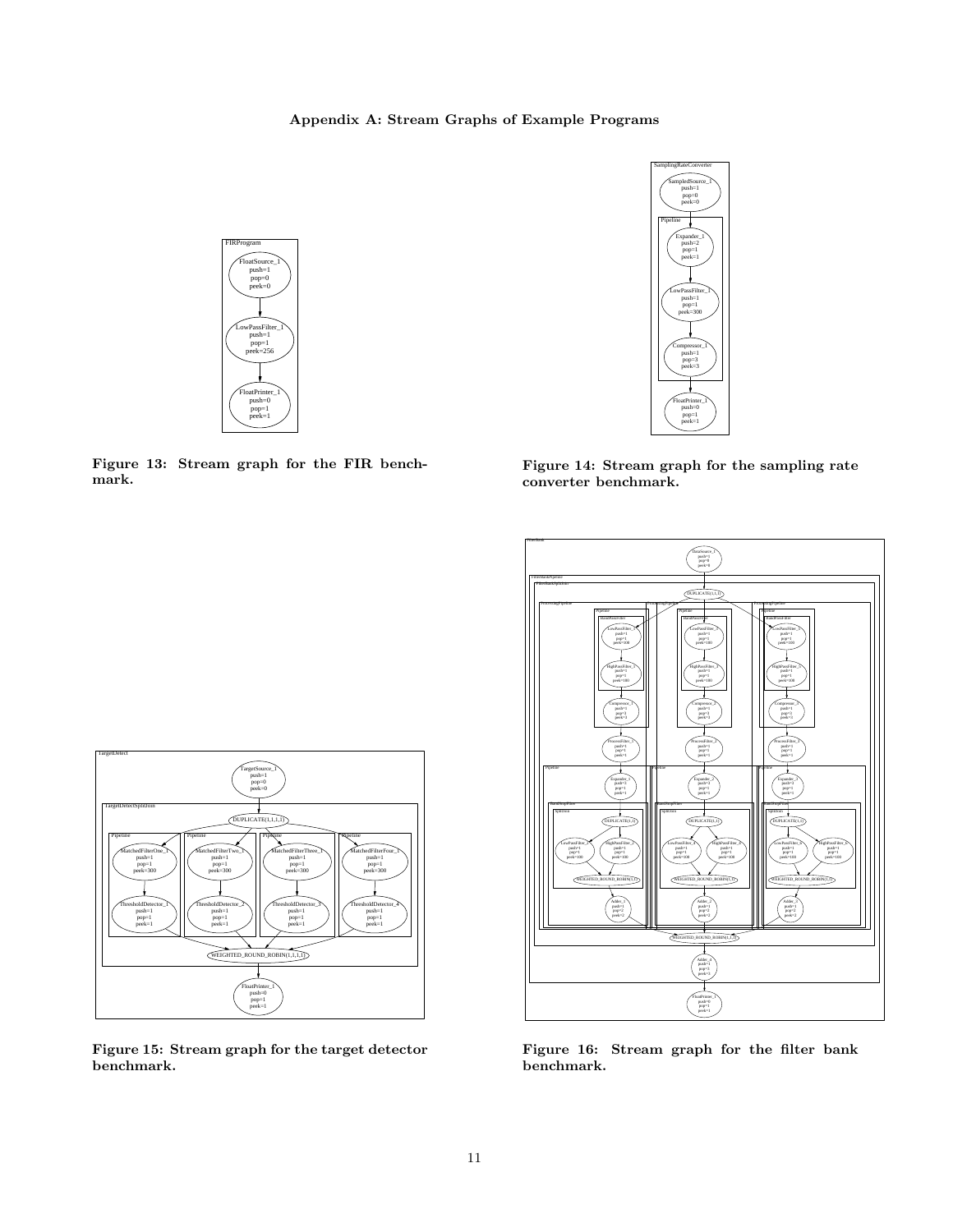

Figure 17: Stream graph for the FM radio benchmark.